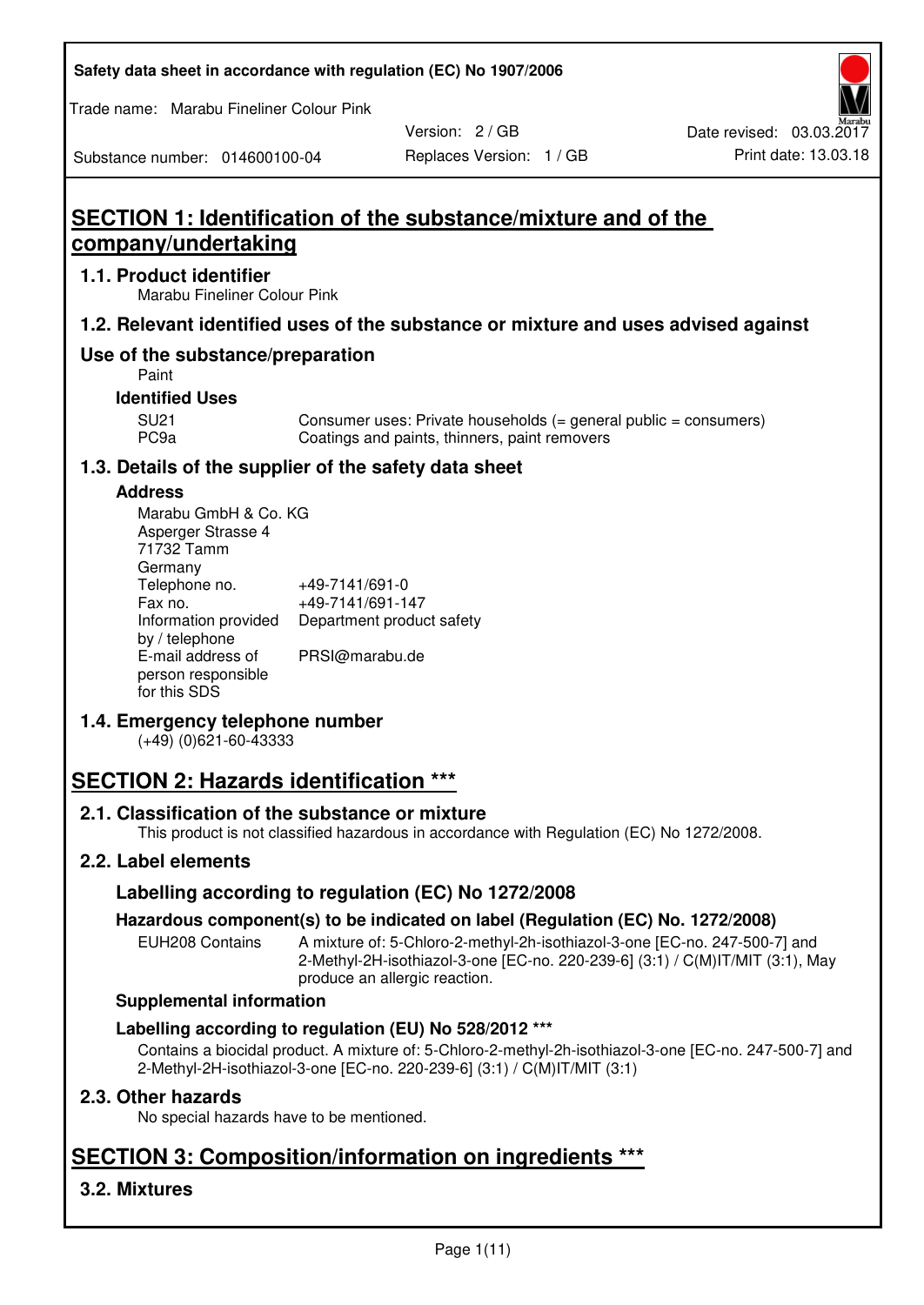| Safety data sheet in accordance with regulation (EC) No 1907/2006                                                                                      |                                                                      |                 |                      |                              |                                                                   |      |                          |                      |
|--------------------------------------------------------------------------------------------------------------------------------------------------------|----------------------------------------------------------------------|-----------------|----------------------|------------------------------|-------------------------------------------------------------------|------|--------------------------|----------------------|
| Trade name: Marabu Fineliner Colour Pink                                                                                                               |                                                                      |                 |                      |                              |                                                                   |      |                          |                      |
| Substance number: 014600100-04                                                                                                                         |                                                                      |                 |                      | Version: 2 / GB              | Replaces Version: 1 / GB                                          |      | Date revised: 03.03.2017 | Print date: 13.03.18 |
|                                                                                                                                                        |                                                                      |                 |                      |                              |                                                                   |      |                          |                      |
| <b>Chemical characterization</b>                                                                                                                       |                                                                      |                 |                      |                              |                                                                   |      |                          |                      |
| Paint based on water<br><b>Hazardous ingredients</b>                                                                                                   |                                                                      |                 |                      |                              |                                                                   |      |                          |                      |
| <b>Ethanediol</b>                                                                                                                                      |                                                                      |                 |                      |                              |                                                                   |      |                          |                      |
| CAS No.<br>EINECS no.                                                                                                                                  | $107 - 21 - 1$<br>203-473-3                                          |                 |                      |                              |                                                                   |      |                          |                      |
| Registration no.<br>Concentration                                                                                                                      | 01-2119456816-28<br>$>=$                                             | 1               |                      | $\lt$                        | 10                                                                | $\%$ |                          |                      |
| Classification (Regulation (EC) No. 1272/2008)                                                                                                         | Acute Tox, 4<br>STOT RE <sub>2</sub>                                 |                 |                      | H302<br>H373                 |                                                                   |      |                          |                      |
| <b>Bronopol (INN)</b>                                                                                                                                  |                                                                      |                 |                      |                              |                                                                   |      |                          |                      |
| CAS No.                                                                                                                                                | $52 - 51 - 7$                                                        |                 |                      |                              |                                                                   |      |                          |                      |
| EINECS no.<br>Concentration                                                                                                                            | 200-143-0<br>$>=$                                                    | 0,01            |                      | $\lt$ $\sim$                 | 0,1                                                               | $\%$ |                          |                      |
|                                                                                                                                                        |                                                                      |                 |                      |                              |                                                                   |      |                          |                      |
| Classification (Regulation (EC) No. 1272/2008)                                                                                                         | Eye Dam. 1<br>Skin Irrit. 2<br>STOT SE 3                             |                 |                      | H318<br>H315<br>H335         |                                                                   |      |                          |                      |
|                                                                                                                                                        | Acute Tox. 4<br>Acute Tox. 4<br>Aquatic Acute 1<br>Aquatic Chronic 1 |                 |                      | H302<br>H312<br>H400<br>H410 |                                                                   |      |                          |                      |
|                                                                                                                                                        |                                                                      |                 |                      |                              |                                                                   |      |                          |                      |
| Concentration limits (Regulation (EC) No. 1272/2008)                                                                                                   | Aquatic Acute 1<br><b>Aquatic Chronic</b>                            |                 | H400<br>H410         | $M = 10$<br>$M = 1$          |                                                                   |      |                          |                      |
| A mixture of: 5-Chloro-2-methyl-2h-isothiazol-3-one [EC-no. 247-500-7] and<br>2-Methyl-2H-isothiazol-3-one [EC-no. 220-239-6] (3:1) / C(M)IT/MIT (3:1) | 1                                                                    |                 |                      |                              |                                                                   |      |                          |                      |
| CAS No.<br>Concentration                                                                                                                               | 55965-84-9                                                           |                 |                      | $\,<\,$                      | 0,0015                                                            | $\%$ |                          |                      |
| Classification (Regulation (EC) No. 1272/2008)                                                                                                         |                                                                      |                 |                      |                              |                                                                   |      |                          |                      |
|                                                                                                                                                        | Acute Tox. 3                                                         |                 |                      | H331                         |                                                                   |      |                          |                      |
|                                                                                                                                                        | Aquatic Chronic 1<br>Aquatic Acute 1                                 |                 |                      | H410<br>H400                 |                                                                   |      |                          |                      |
|                                                                                                                                                        | Skin Sens. 1                                                         |                 |                      | H317                         |                                                                   |      |                          |                      |
|                                                                                                                                                        | Skin Corr. 1B                                                        |                 |                      | H314                         |                                                                   |      |                          |                      |
|                                                                                                                                                        | Acute Tox. 3<br>Acute Tox. 3                                         |                 |                      | H311<br>H301                 |                                                                   |      |                          |                      |
| Concentration limits (Regulation (EC) No. 1272/2008)                                                                                                   |                                                                      |                 |                      |                              |                                                                   |      |                          |                      |
|                                                                                                                                                        | Skin Corr. 1B                                                        |                 | H314                 | $>= 0,6$                     |                                                                   |      |                          |                      |
|                                                                                                                                                        | Eye Irrit. 2<br>Skin Irrit. 2<br>Skin Sens. 1                        |                 | H319<br>H315<br>H317 |                              | $\epsilon = 0.06 < 0.6$<br>$\epsilon = 0.06 < 0.6$<br>$>= 0,0015$ |      |                          |                      |
| <b>Further ingredients ***</b>                                                                                                                         |                                                                      |                 |                      |                              |                                                                   |      |                          |                      |
| Glycerol                                                                                                                                               |                                                                      |                 |                      |                              |                                                                   |      |                          |                      |
| CAS No.                                                                                                                                                | $56 - 81 - 5$                                                        |                 |                      |                              |                                                                   |      |                          |                      |
| EINECS no.<br>Concentration                                                                                                                            | 200-289-5<br>$>=$                                                    | 10 <sup>°</sup> |                      | $\,<\,$                      | 25                                                                | $\%$ | $[3]$                    |                      |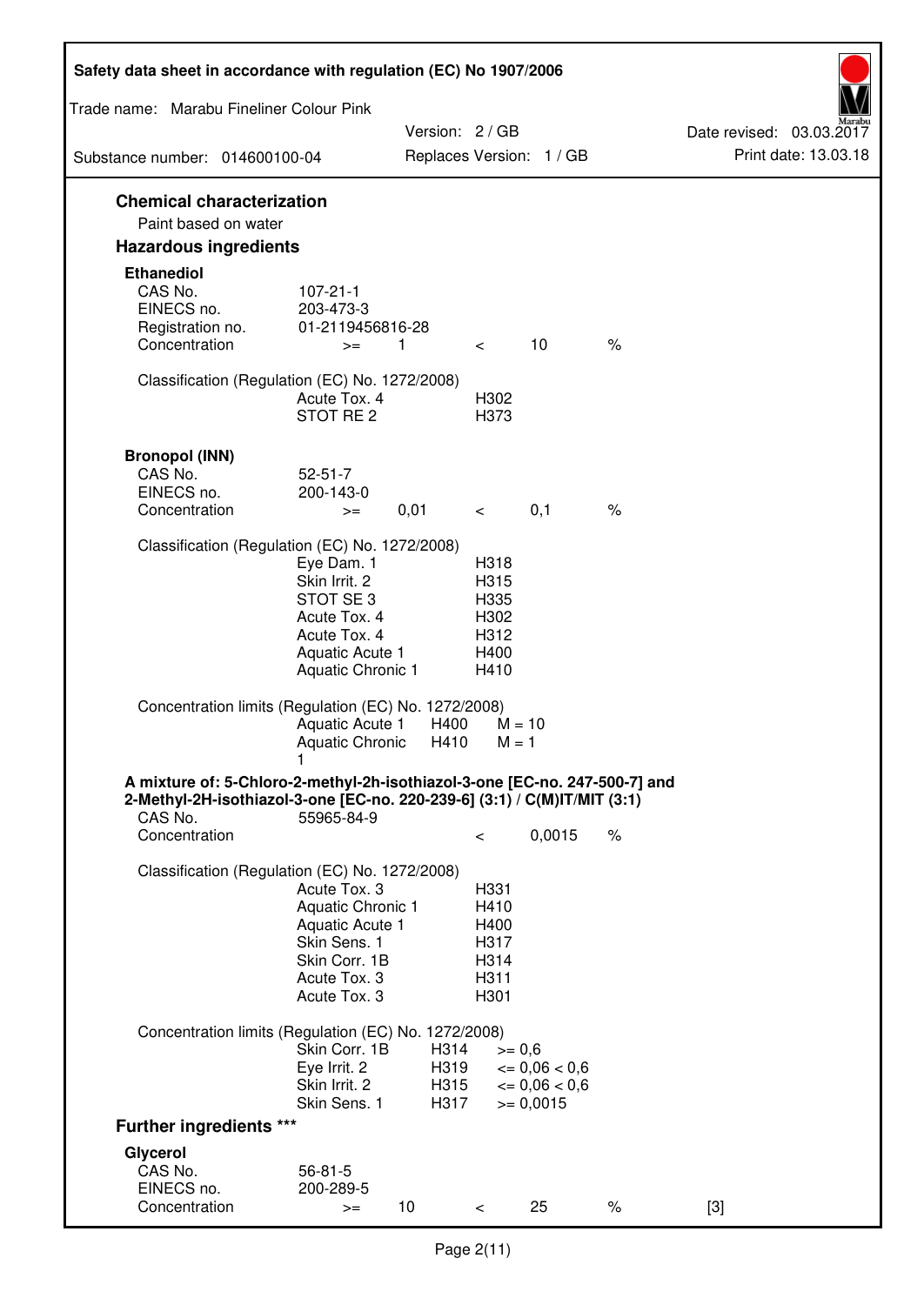| Safety data sheet in accordance with regulation (EC) No 1907/2006                                            |                                                                                                            |                                                  |
|--------------------------------------------------------------------------------------------------------------|------------------------------------------------------------------------------------------------------------|--------------------------------------------------|
| Trade name: Marabu Fineliner Colour Pink                                                                     |                                                                                                            |                                                  |
| Substance number: 014600100-04                                                                               | Version: 2 / GB<br>Replaces Version: 1 / GB                                                                | Date revised: 03.03.2017<br>Print date: 13.03.18 |
|                                                                                                              |                                                                                                            |                                                  |
| $\star$                                                                                                      |                                                                                                            |                                                  |
| $\star$                                                                                                      |                                                                                                            |                                                  |
| [3] Substance with occupational exposure limits                                                              |                                                                                                            |                                                  |
| <b>SECTION 4: First aid measures</b>                                                                         |                                                                                                            |                                                  |
| 4.1. Description of first aid measures                                                                       |                                                                                                            |                                                  |
| After skin contact                                                                                           |                                                                                                            |                                                  |
| Wash with plenty of water and soap. Do NOT use solvents or thinners.<br>After eye contact                    |                                                                                                            |                                                  |
|                                                                                                              | Separate eyelids, wash the eyes thoroughly with water (15 min.). In case of irritation consult an oculist. |                                                  |
| <b>After ingestion</b>                                                                                       | Rinse mouth thoroughly with water. If larger amounts are swallowed or in the event of symptoms take        |                                                  |
| medical treatment.                                                                                           |                                                                                                            |                                                  |
| 4.2. Most important symptoms and effects, both acute and delayed<br>Until now no symptoms known so far.      |                                                                                                            |                                                  |
| 4.3. Indication of any immediate medical attention and special treatment needed                              |                                                                                                            |                                                  |
| Hints for the physician / treatment                                                                          |                                                                                                            |                                                  |
| Treat symptomatically                                                                                        |                                                                                                            |                                                  |
| <b>SECTION 5: Firefighting measures</b>                                                                      |                                                                                                            |                                                  |
| 5.1. Extinguishing media                                                                                     |                                                                                                            |                                                  |
| Suitable extinguishing media<br>Carbon dioxide, Foam, Sand, Water                                            |                                                                                                            |                                                  |
| 5.2. Special hazards arising from the substance or mixture<br>black smoke                                    | In the event of fire the following can be released: Carbon monoxide (CO); Carbon dioxide (CO2); dense      |                                                  |
| 5.3. Advice for firefighters                                                                                 |                                                                                                            |                                                  |
| <b>Other information</b>                                                                                     | Collect contaminated fire-fighting water separately, must not be discharged into the drains.               |                                                  |
| <b>SECTION 6: Accidental release measures</b>                                                                |                                                                                                            |                                                  |
| 6.1. Personal precautions, protective equipment and emergency procedures<br>No particular measures required. |                                                                                                            |                                                  |
| 6.2. Environmental precautions<br>No particular measures required.                                           |                                                                                                            |                                                  |

**6.3. Methods and material for containment and cleaning up**  Clean preferably with a detergent - avoid use of solvents.

# **6.4. Reference to other sections**

Information regarding Safe handling, see Section 7. Information regarding personal protective measures, see Section 8. Information regarding waste disposal, see Section 13.

# **SECTION 7: Handling and storage**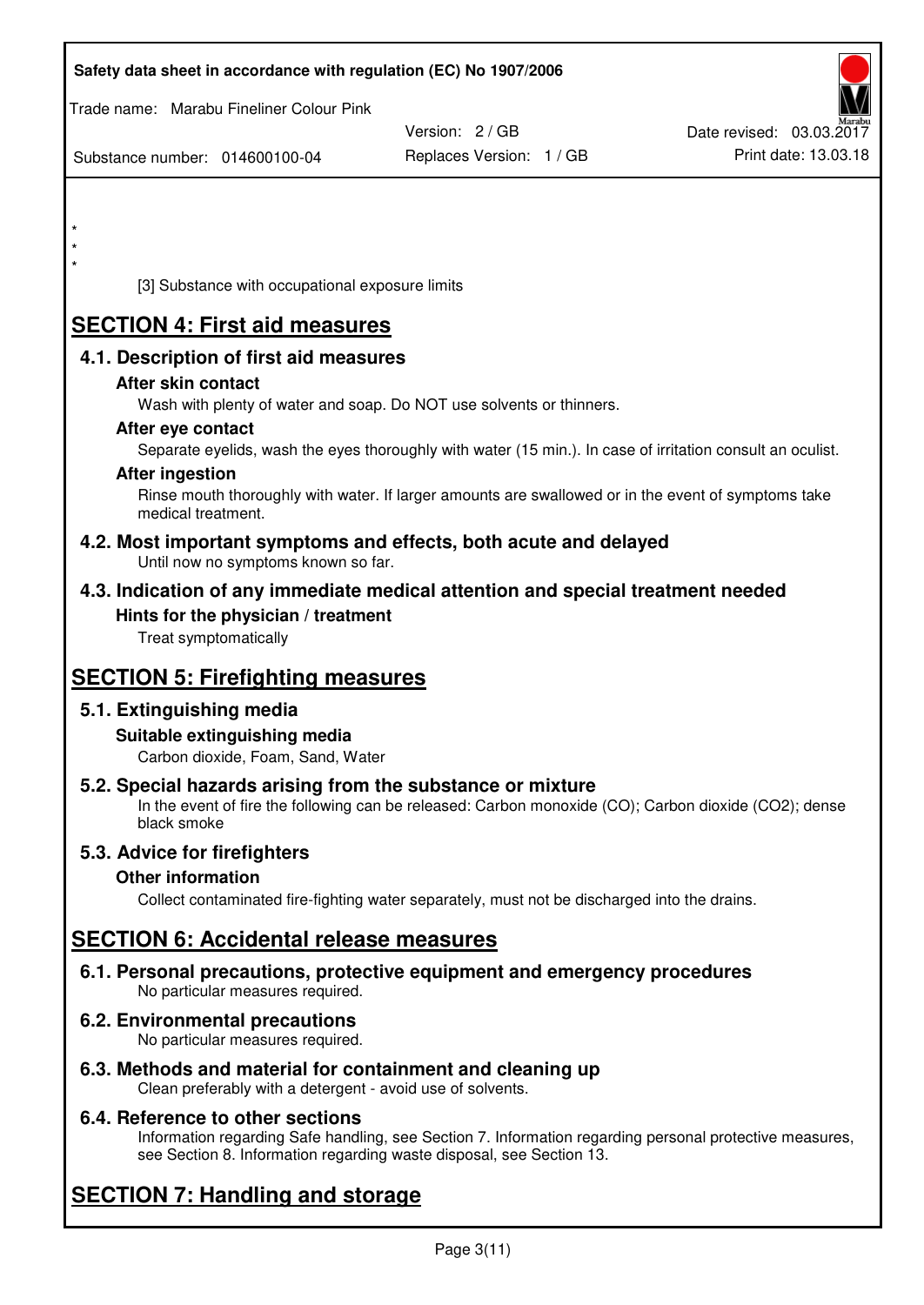| Safety data sheet in accordance with regulation (EC) No 1907/2006                                                                                                      |                                                                                                                                                                                                            |                          |
|------------------------------------------------------------------------------------------------------------------------------------------------------------------------|------------------------------------------------------------------------------------------------------------------------------------------------------------------------------------------------------------|--------------------------|
| Trade name: Marabu Fineliner Colour Pink                                                                                                                               |                                                                                                                                                                                                            |                          |
|                                                                                                                                                                        | Version: 2/GB                                                                                                                                                                                              | Date revised: 03.03.2017 |
| Substance number: 014600100-04                                                                                                                                         | Replaces Version: 1 / GB                                                                                                                                                                                   | Print date: 13.03.18     |
| 7.1. Precautions for safe handling<br>Advice on safe handling<br>Advice on protection against fire and explosion<br>No special measures required.<br>Temperature class | Avoid skin and eye contact. Smoking, eating and drinking shall be prohibited in application area.<br>Classification of fires / temperature class / Ignition group / Dust explosion class<br>T <sub>2</sub> |                          |
|                                                                                                                                                                        | 7.2. Conditions for safe storage, including any incompatibilities                                                                                                                                          |                          |
| Requirements for storage rooms and vessels                                                                                                                             |                                                                                                                                                                                                            |                          |
| Store in frostfree conditions.<br>Storage class according to TRGS 510                                                                                                  |                                                                                                                                                                                                            |                          |
| Storage class according to                                                                                                                                             | 12<br>Non-combustible liquids                                                                                                                                                                              |                          |
| <b>TRGS 510</b>                                                                                                                                                        |                                                                                                                                                                                                            |                          |
| 7.3. Specific end use(s)<br>Paint                                                                                                                                      |                                                                                                                                                                                                            |                          |
| <b>SECTION 8: Exposure controls/personal protection</b>                                                                                                                |                                                                                                                                                                                                            |                          |
| 8.1. Control parameters                                                                                                                                                |                                                                                                                                                                                                            |                          |
| <b>Exposure limit values</b>                                                                                                                                           |                                                                                                                                                                                                            |                          |
| <b>Ethanediol</b>                                                                                                                                                      |                                                                                                                                                                                                            |                          |
| List<br><b>Type</b>                                                                                                                                                    | EH40<br>WEL                                                                                                                                                                                                |                          |
| Value                                                                                                                                                                  | 10<br>mg/m <sup>3</sup>                                                                                                                                                                                    |                          |
| Skin resorption / sensibilisation: Sk;                                                                                                                                 | <b>Status: 2011</b>                                                                                                                                                                                        |                          |
| Glycerol<br>List                                                                                                                                                       | EH40                                                                                                                                                                                                       |                          |
| <b>Type</b>                                                                                                                                                            | <b>WEL</b>                                                                                                                                                                                                 |                          |
| Value<br><b>Status: 2011</b>                                                                                                                                           | 10<br>mg/m <sup>3</sup>                                                                                                                                                                                    |                          |
| <b>Other information</b>                                                                                                                                               |                                                                                                                                                                                                            |                          |
| There are not known any further control parameters.                                                                                                                    |                                                                                                                                                                                                            |                          |
| Derived No/Minimal Effect Levels (DNEL/DMEL)                                                                                                                           |                                                                                                                                                                                                            |                          |
| <b>Ethanediol</b>                                                                                                                                                      |                                                                                                                                                                                                            |                          |
| Type of value<br>Reference group                                                                                                                                       | Derived No Effect Level (DNEL)<br>Worker                                                                                                                                                                   |                          |
| Duration of exposure                                                                                                                                                   | Long term                                                                                                                                                                                                  |                          |
| Route of exposure                                                                                                                                                      | inhalative                                                                                                                                                                                                 |                          |
| Mode of action<br>Concentration                                                                                                                                        | Local effects<br>35                                                                                                                                                                                        | mg/m <sup>3</sup>        |
|                                                                                                                                                                        |                                                                                                                                                                                                            |                          |
| Type of value<br>Reference group                                                                                                                                       | Derived No Effect Level (DNEL)<br>Worker                                                                                                                                                                   |                          |
| Duration of exposure                                                                                                                                                   | Long term                                                                                                                                                                                                  |                          |
| Route of exposure                                                                                                                                                      | dermal                                                                                                                                                                                                     |                          |
| Mode of action<br>Concentration                                                                                                                                        | Systemic effects<br>106                                                                                                                                                                                    | mg/kg                    |
|                                                                                                                                                                        |                                                                                                                                                                                                            |                          |
| Type of value<br>Reference group                                                                                                                                       | Derived No Effect Level (DNEL)<br>Consumer                                                                                                                                                                 |                          |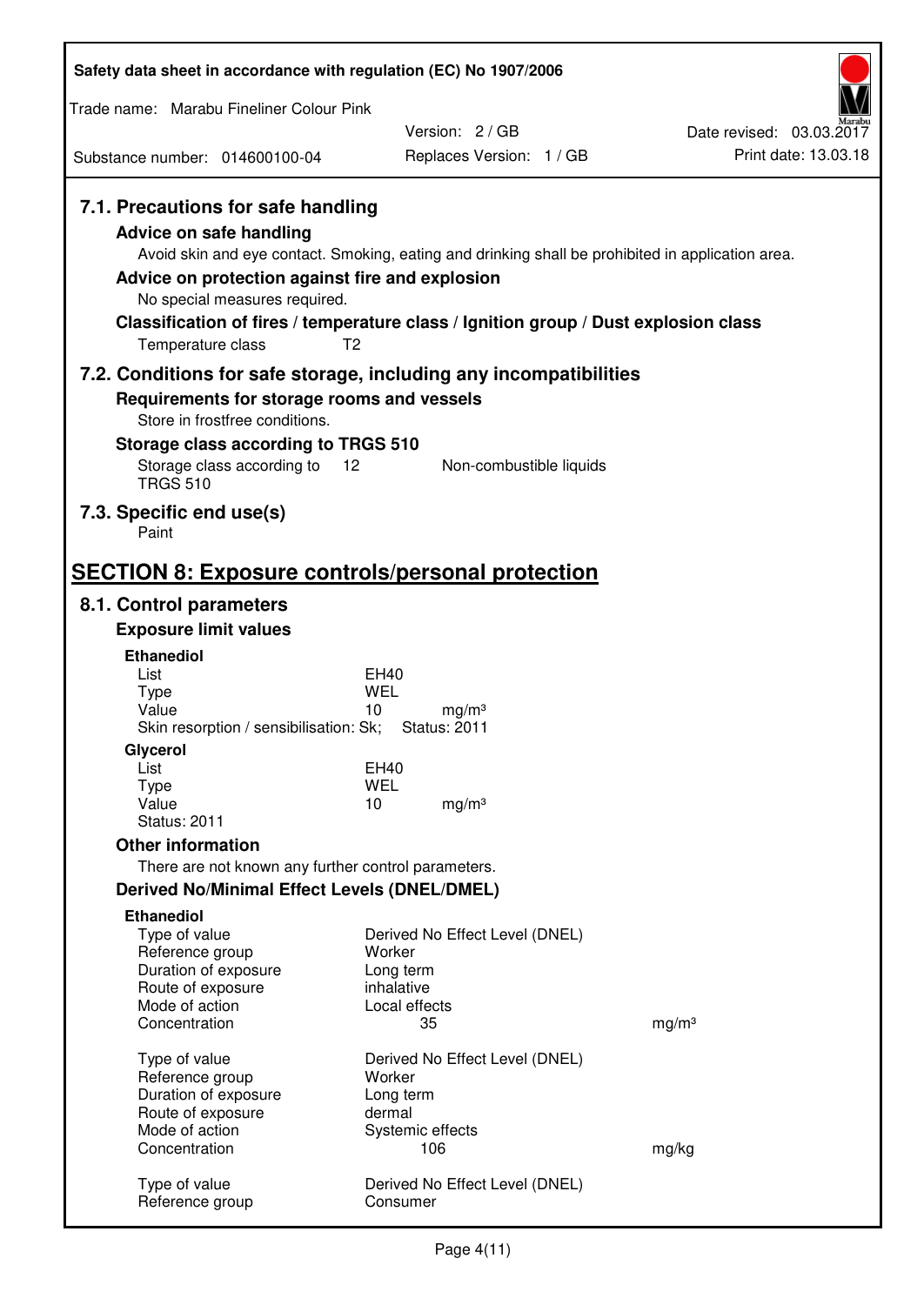| Safety data sheet in accordance with regulation (EC) No 1907/2006 |                                                                                                       |                                                  |  |  |
|-------------------------------------------------------------------|-------------------------------------------------------------------------------------------------------|--------------------------------------------------|--|--|
| Trade name: Marabu Fineliner Colour Pink                          |                                                                                                       |                                                  |  |  |
| Substance number: 014600100-04                                    | Version: 2 / GB<br>Replaces Version: 1 / GB                                                           | Date revised: 03.03.2017<br>Print date: 13.03.18 |  |  |
| Duration of exposure                                              | Long term                                                                                             |                                                  |  |  |
| Route of exposure<br>Mode of action                               | inhalative<br>Local effects                                                                           |                                                  |  |  |
| Concentration                                                     | 7                                                                                                     | mg/m <sup>3</sup>                                |  |  |
|                                                                   |                                                                                                       |                                                  |  |  |
| Type of value                                                     | Derived No Effect Level (DNEL)<br>Consumer                                                            |                                                  |  |  |
| Reference group<br>Duration of exposure                           | Long term                                                                                             |                                                  |  |  |
| Route of exposure                                                 | dermal                                                                                                |                                                  |  |  |
| Mode of action                                                    | Systemic effects                                                                                      |                                                  |  |  |
| Concentration                                                     | 53                                                                                                    | mg/kg                                            |  |  |
| <b>Predicted No Effect Concentration (PNEC)</b>                   |                                                                                                       |                                                  |  |  |
| <b>Ethanediol</b>                                                 |                                                                                                       |                                                  |  |  |
| Type of value                                                     | <b>PNEC</b>                                                                                           |                                                  |  |  |
| <b>Type</b>                                                       | Freshwater                                                                                            |                                                  |  |  |
| Concentration                                                     | 10                                                                                                    | mg/l                                             |  |  |
| Type of value                                                     | <b>PNEC</b>                                                                                           |                                                  |  |  |
| <b>Type</b>                                                       | Saltwater                                                                                             |                                                  |  |  |
| Concentration                                                     | 1                                                                                                     | mg/l                                             |  |  |
| Type of value                                                     | <b>PNEC</b>                                                                                           |                                                  |  |  |
| <b>Type</b>                                                       | Water (intermittent release)                                                                          |                                                  |  |  |
| Concentration                                                     | 10                                                                                                    | mg/l                                             |  |  |
| Type of value                                                     | <b>PNEC</b>                                                                                           |                                                  |  |  |
| <b>Type</b>                                                       | Sewage treatment plant (STP)                                                                          |                                                  |  |  |
| Concentration                                                     | 199,5                                                                                                 | mg/l                                             |  |  |
| Type of value                                                     | <b>PNEC</b>                                                                                           |                                                  |  |  |
| Type                                                              | Freshwater sediment                                                                                   |                                                  |  |  |
| Concentration                                                     | 37                                                                                                    | mg/kg                                            |  |  |
| Type of value                                                     | <b>PNEC</b>                                                                                           |                                                  |  |  |
| <b>Type</b>                                                       | Marine sediment                                                                                       |                                                  |  |  |
| Concentration                                                     | 3,7                                                                                                   | mg/kg                                            |  |  |
| Type of value                                                     | <b>PNEC</b>                                                                                           |                                                  |  |  |
| <b>Type</b>                                                       | Soil                                                                                                  |                                                  |  |  |
| Concentration                                                     | 1,53                                                                                                  | mg/kg                                            |  |  |
| 8.2. Exposure controls                                            |                                                                                                       |                                                  |  |  |
| <b>Exposure controls</b>                                          |                                                                                                       |                                                  |  |  |
| Provide adequate ventilation.                                     |                                                                                                       |                                                  |  |  |
| <b>Respiratory protection</b><br>Not necessary.                   |                                                                                                       |                                                  |  |  |
| <b>Hand protection</b>                                            |                                                                                                       |                                                  |  |  |
| Not necessary.                                                    |                                                                                                       |                                                  |  |  |
| In case of intensive contact wear protective gloves.              |                                                                                                       |                                                  |  |  |
| individual or combination of chemicals.                           | There is no one glove material or combination of materials that will give unlimited resistance to any |                                                  |  |  |
|                                                                   | For prolonged or repeated handling nitrile rubber gloves with textile undergloves are required.       |                                                  |  |  |
| Material thickness                                                | 0,5<br>mm<br>>                                                                                        |                                                  |  |  |
| Breakthrough time                                                 | 30<br>min<br>$\,<\,$                                                                                  |                                                  |  |  |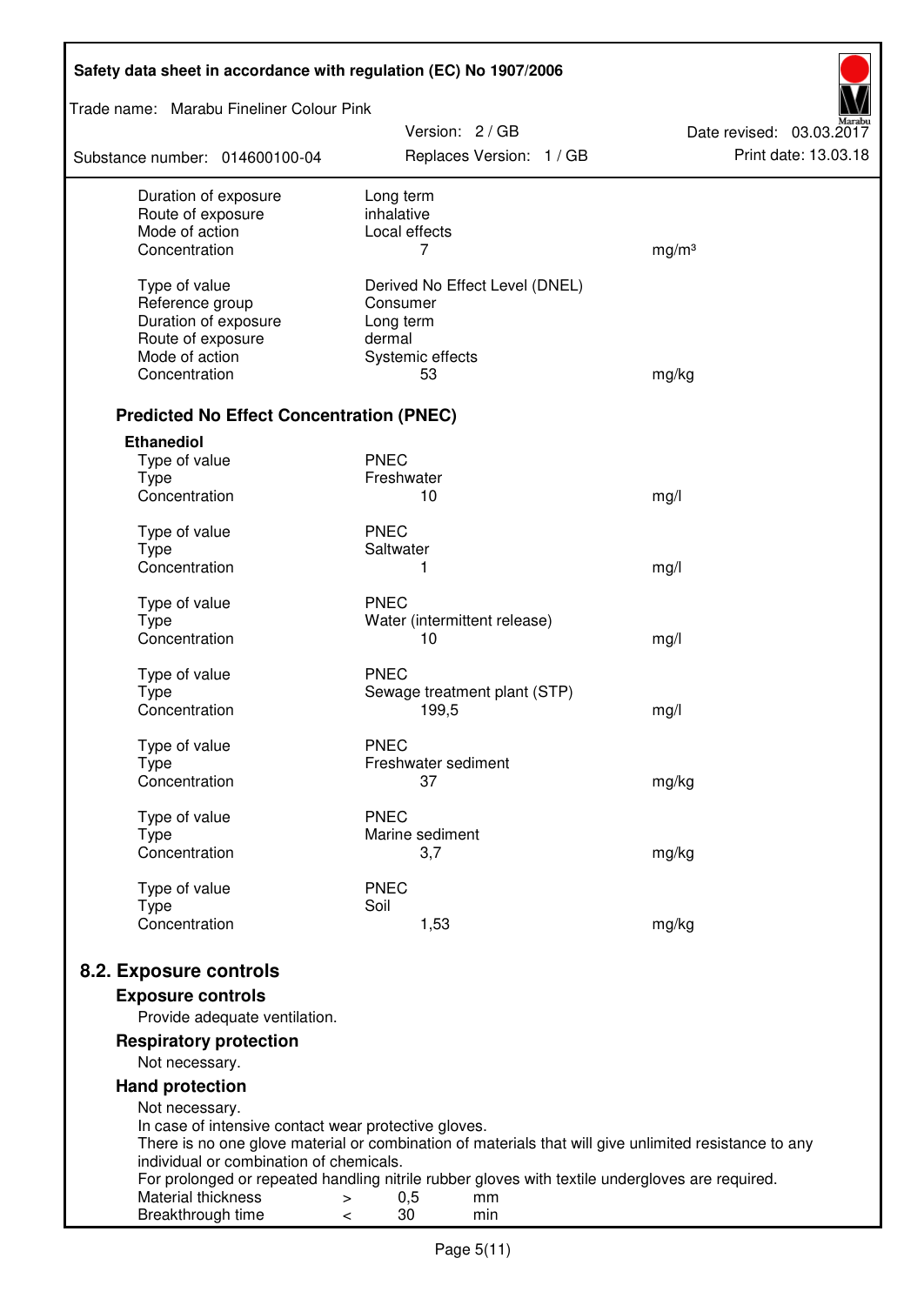| Safety data sheet in accordance with regulation (EC) No 1907/2006                                                                                                                                                                                                                                                                                            |                                 |                          |                                                                                                                                                                                                                                                                                                                    |
|--------------------------------------------------------------------------------------------------------------------------------------------------------------------------------------------------------------------------------------------------------------------------------------------------------------------------------------------------------------|---------------------------------|--------------------------|--------------------------------------------------------------------------------------------------------------------------------------------------------------------------------------------------------------------------------------------------------------------------------------------------------------------|
| Trade name: Marabu Fineliner Colour Pink                                                                                                                                                                                                                                                                                                                     |                                 |                          |                                                                                                                                                                                                                                                                                                                    |
|                                                                                                                                                                                                                                                                                                                                                              | Version: 2/GB                   |                          | Date revised: 03.03.2017                                                                                                                                                                                                                                                                                           |
| Substance number: 014600100-04                                                                                                                                                                                                                                                                                                                               |                                 | Replaces Version: 1 / GB | Print date: 13.03.18                                                                                                                                                                                                                                                                                               |
| The breakthrough time must be greater than the end use time of the product.<br>replacement must be followed.<br>Gloves should be replaced regularly and if there is any sign of damage to the glove material.<br>Always ensure that gloves are free from defects and that they are stored and used correctly.<br>maintenance.<br>once exposure has occurred. |                                 |                          | The instructions and information provided by the glove manufacturer on use, storage, maintenance and<br>The performance or effectiveness of the glove may be reduced by physical/ chemical damage and poor<br>Barrier creams may help to protect the exposed areas of the skin, they should however not be applied |
| Eye protection                                                                                                                                                                                                                                                                                                                                               |                                 |                          |                                                                                                                                                                                                                                                                                                                    |
| Not necessary.                                                                                                                                                                                                                                                                                                                                               |                                 |                          |                                                                                                                                                                                                                                                                                                                    |
| <b>Body protection</b><br>Not applicable.                                                                                                                                                                                                                                                                                                                    |                                 |                          |                                                                                                                                                                                                                                                                                                                    |
| <b>SECTION 9: Physical and chemical properties</b>                                                                                                                                                                                                                                                                                                           |                                 |                          |                                                                                                                                                                                                                                                                                                                    |
| 9.1. Information on basic physical and chemical properties                                                                                                                                                                                                                                                                                                   |                                 |                          |                                                                                                                                                                                                                                                                                                                    |
| <b>Form</b>                                                                                                                                                                                                                                                                                                                                                  | liquid                          |                          |                                                                                                                                                                                                                                                                                                                    |
| <b>Colour</b>                                                                                                                                                                                                                                                                                                                                                | coloured                        |                          |                                                                                                                                                                                                                                                                                                                    |
| <b>Odour</b>                                                                                                                                                                                                                                                                                                                                                 | odourless                       |                          |                                                                                                                                                                                                                                                                                                                    |
| <b>Odour threshold</b>                                                                                                                                                                                                                                                                                                                                       |                                 |                          |                                                                                                                                                                                                                                                                                                                    |
| Remarks                                                                                                                                                                                                                                                                                                                                                      | No data available               |                          |                                                                                                                                                                                                                                                                                                                    |
| <b>Melting point</b>                                                                                                                                                                                                                                                                                                                                         |                                 |                          |                                                                                                                                                                                                                                                                                                                    |
| Remarks                                                                                                                                                                                                                                                                                                                                                      | not determined                  |                          |                                                                                                                                                                                                                                                                                                                    |
| <b>Freezing point</b>                                                                                                                                                                                                                                                                                                                                        |                                 |                          |                                                                                                                                                                                                                                                                                                                    |
| Remarks                                                                                                                                                                                                                                                                                                                                                      | not determined                  |                          |                                                                                                                                                                                                                                                                                                                    |
| Initial boiling point and boiling range                                                                                                                                                                                                                                                                                                                      |                                 |                          |                                                                                                                                                                                                                                                                                                                    |
| Value                                                                                                                                                                                                                                                                                                                                                        | 100<br>appr.                    |                          | $^{\circ}C$                                                                                                                                                                                                                                                                                                        |
| Pressure                                                                                                                                                                                                                                                                                                                                                     | 1.013                           | hPa                      |                                                                                                                                                                                                                                                                                                                    |
| Source                                                                                                                                                                                                                                                                                                                                                       | Literature value                |                          |                                                                                                                                                                                                                                                                                                                    |
| <b>Flash point</b>                                                                                                                                                                                                                                                                                                                                           |                                 |                          |                                                                                                                                                                                                                                                                                                                    |
| Remarks                                                                                                                                                                                                                                                                                                                                                      | Not applicable                  |                          |                                                                                                                                                                                                                                                                                                                    |
| Evaporation rate (ether $= 1$ ) :                                                                                                                                                                                                                                                                                                                            |                                 |                          |                                                                                                                                                                                                                                                                                                                    |
| Remarks                                                                                                                                                                                                                                                                                                                                                      | not determined                  |                          |                                                                                                                                                                                                                                                                                                                    |
| Flammability (solid, gas)                                                                                                                                                                                                                                                                                                                                    |                                 |                          |                                                                                                                                                                                                                                                                                                                    |
| Not applicable                                                                                                                                                                                                                                                                                                                                               |                                 |                          |                                                                                                                                                                                                                                                                                                                    |
| Upper/lower flammability or explosive limits                                                                                                                                                                                                                                                                                                                 |                                 |                          |                                                                                                                                                                                                                                                                                                                    |
| Lower explosion limit                                                                                                                                                                                                                                                                                                                                        | 3,2<br>appr.                    |                          | $%$ (V)                                                                                                                                                                                                                                                                                                            |
| Upper explosion limit                                                                                                                                                                                                                                                                                                                                        | 53<br>appr.                     |                          | $%$ (V)                                                                                                                                                                                                                                                                                                            |
| Source                                                                                                                                                                                                                                                                                                                                                       | Literature value                |                          |                                                                                                                                                                                                                                                                                                                    |
| Vapour pressure                                                                                                                                                                                                                                                                                                                                              |                                 |                          |                                                                                                                                                                                                                                                                                                                    |
| Value                                                                                                                                                                                                                                                                                                                                                        | 23<br>appr.                     |                          | hPa                                                                                                                                                                                                                                                                                                                |
| Temperature                                                                                                                                                                                                                                                                                                                                                  | 20                              | $^{\circ}C$              |                                                                                                                                                                                                                                                                                                                    |
| Method                                                                                                                                                                                                                                                                                                                                                       | Value taken from the literature |                          |                                                                                                                                                                                                                                                                                                                    |
| <b>Vapour density</b>                                                                                                                                                                                                                                                                                                                                        |                                 |                          |                                                                                                                                                                                                                                                                                                                    |
| Remarks                                                                                                                                                                                                                                                                                                                                                      | not determined                  |                          |                                                                                                                                                                                                                                                                                                                    |
| <b>Density</b>                                                                                                                                                                                                                                                                                                                                               |                                 |                          |                                                                                                                                                                                                                                                                                                                    |
| Remarks                                                                                                                                                                                                                                                                                                                                                      | not determined                  |                          |                                                                                                                                                                                                                                                                                                                    |
| Solubility in water                                                                                                                                                                                                                                                                                                                                          |                                 |                          |                                                                                                                                                                                                                                                                                                                    |
| Remarks                                                                                                                                                                                                                                                                                                                                                      | miscible                        |                          |                                                                                                                                                                                                                                                                                                                    |

Г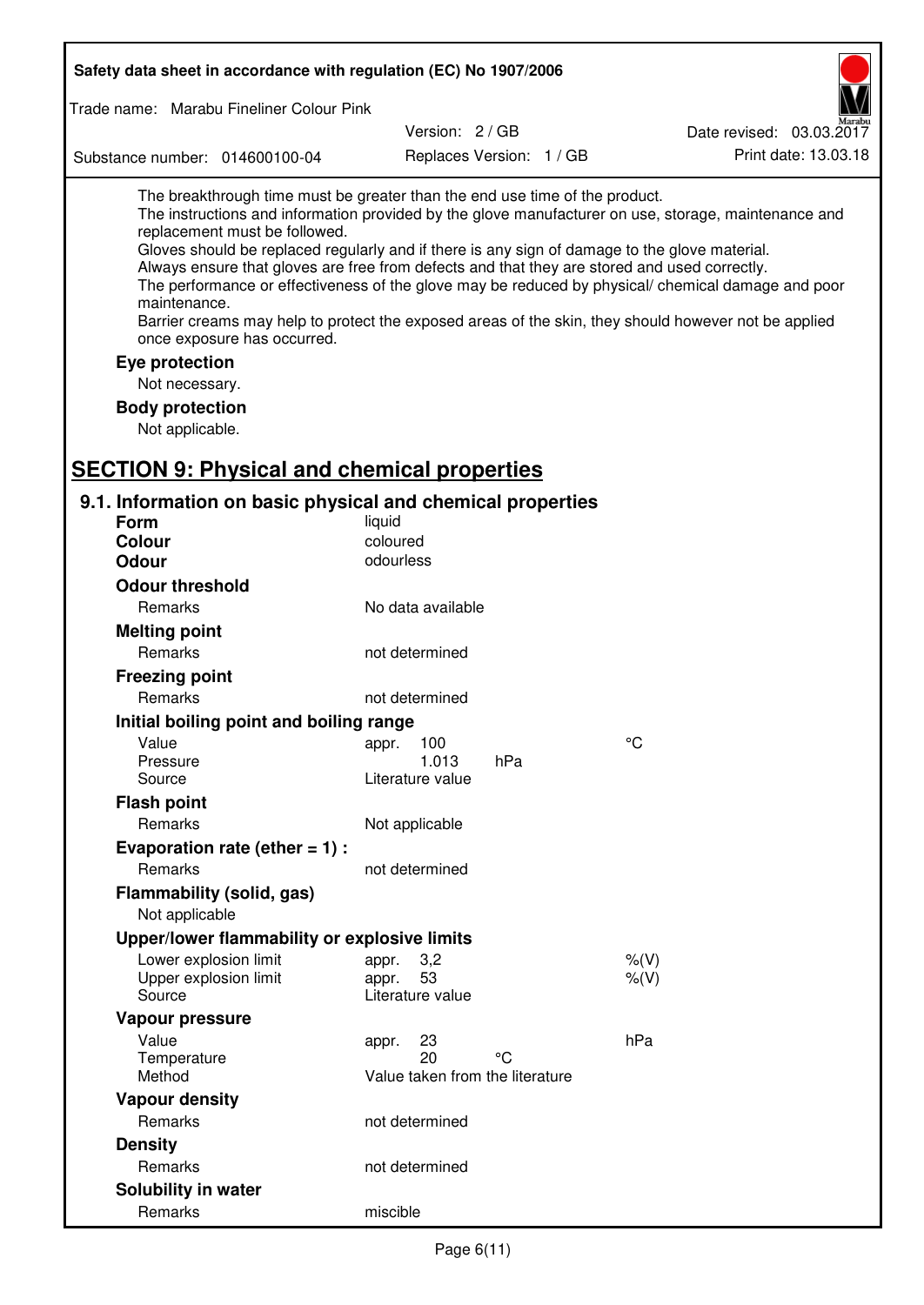| Safety data sheet in accordance with regulation (EC) No 1907/2006                    |                          |                                                                   |  |  |  |
|--------------------------------------------------------------------------------------|--------------------------|-------------------------------------------------------------------|--|--|--|
| Trade name: Marabu Fineliner Colour Pink                                             |                          |                                                                   |  |  |  |
|                                                                                      | Version: 2 / GB          | Date revised: 03.03.2017                                          |  |  |  |
| Substance number: 014600100-04                                                       | Replaces Version: 1 / GB | Print date: 13.03.18                                              |  |  |  |
| Ignition temperature                                                                 |                          |                                                                   |  |  |  |
| Value                                                                                | 410<br>appr.             | °C                                                                |  |  |  |
| Source                                                                               | Literature value         |                                                                   |  |  |  |
| <b>Viscosity</b>                                                                     |                          |                                                                   |  |  |  |
| Remarks<br>Remarks                                                                   | not determined           |                                                                   |  |  |  |
|                                                                                      |                          |                                                                   |  |  |  |
| 9.2. Other information                                                               |                          |                                                                   |  |  |  |
| <b>Other information</b>                                                             |                          |                                                                   |  |  |  |
| None known                                                                           |                          |                                                                   |  |  |  |
| <b>SECTION 10: Stability and reactivity</b>                                          |                          |                                                                   |  |  |  |
| 10.1. Reactivity<br>None                                                             |                          |                                                                   |  |  |  |
|                                                                                      |                          |                                                                   |  |  |  |
| 10.2. Chemical stability<br>No hazardous reactions known.                            |                          |                                                                   |  |  |  |
| 10.3. Possibility of hazardous reactions<br>No hazardous reactions known.            |                          |                                                                   |  |  |  |
| 10.4. Conditions to avoid<br>No hazardous reactions known.                           |                          |                                                                   |  |  |  |
| 10.5. Incompatible materials<br>None                                                 |                          |                                                                   |  |  |  |
|                                                                                      |                          |                                                                   |  |  |  |
| 10.6. Hazardous decomposition products<br>No hazardous decomposition products known. |                          |                                                                   |  |  |  |
| <b>SECTION 11: Toxicological information</b>                                         |                          |                                                                   |  |  |  |
| 11.1. Information on toxicological effects                                           |                          |                                                                   |  |  |  |
| <b>Acute oral toxicity</b>                                                           |                          |                                                                   |  |  |  |
| Remarks                                                                              |                          | Based on available data, the classification criteria are not met. |  |  |  |
| <b>Acute dermal toxicity</b>                                                         |                          |                                                                   |  |  |  |
| Remarks                                                                              |                          | Based on available data, the classification criteria are not met. |  |  |  |
| <b>Acute inhalational toxicity</b>                                                   |                          |                                                                   |  |  |  |
| Remarks                                                                              |                          | Based on available data, the classification criteria are not met. |  |  |  |
| <b>Skin corrosion/irritation</b>                                                     |                          |                                                                   |  |  |  |
| Remarks                                                                              |                          | Based on available data, the classification criteria are not met. |  |  |  |
| Serious eye damage/irritation<br>Remarks                                             |                          | Based on available data, the classification criteria are not met. |  |  |  |
| <b>Sensitization</b>                                                                 |                          |                                                                   |  |  |  |
| Remarks                                                                              |                          | Based on available data, the classification criteria are not met. |  |  |  |
| <b>Mutagenicity</b>                                                                  |                          |                                                                   |  |  |  |
| Remarks                                                                              |                          | Based on available data, the classification criteria are not met. |  |  |  |
| <b>Reproductive toxicity</b>                                                         |                          |                                                                   |  |  |  |
| Remarks                                                                              |                          | Based on available data, the classification criteria are not met. |  |  |  |
| Carcinogenicity                                                                      |                          |                                                                   |  |  |  |
| Remarks                                                                              |                          | Based on available data, the classification criteria are not met. |  |  |  |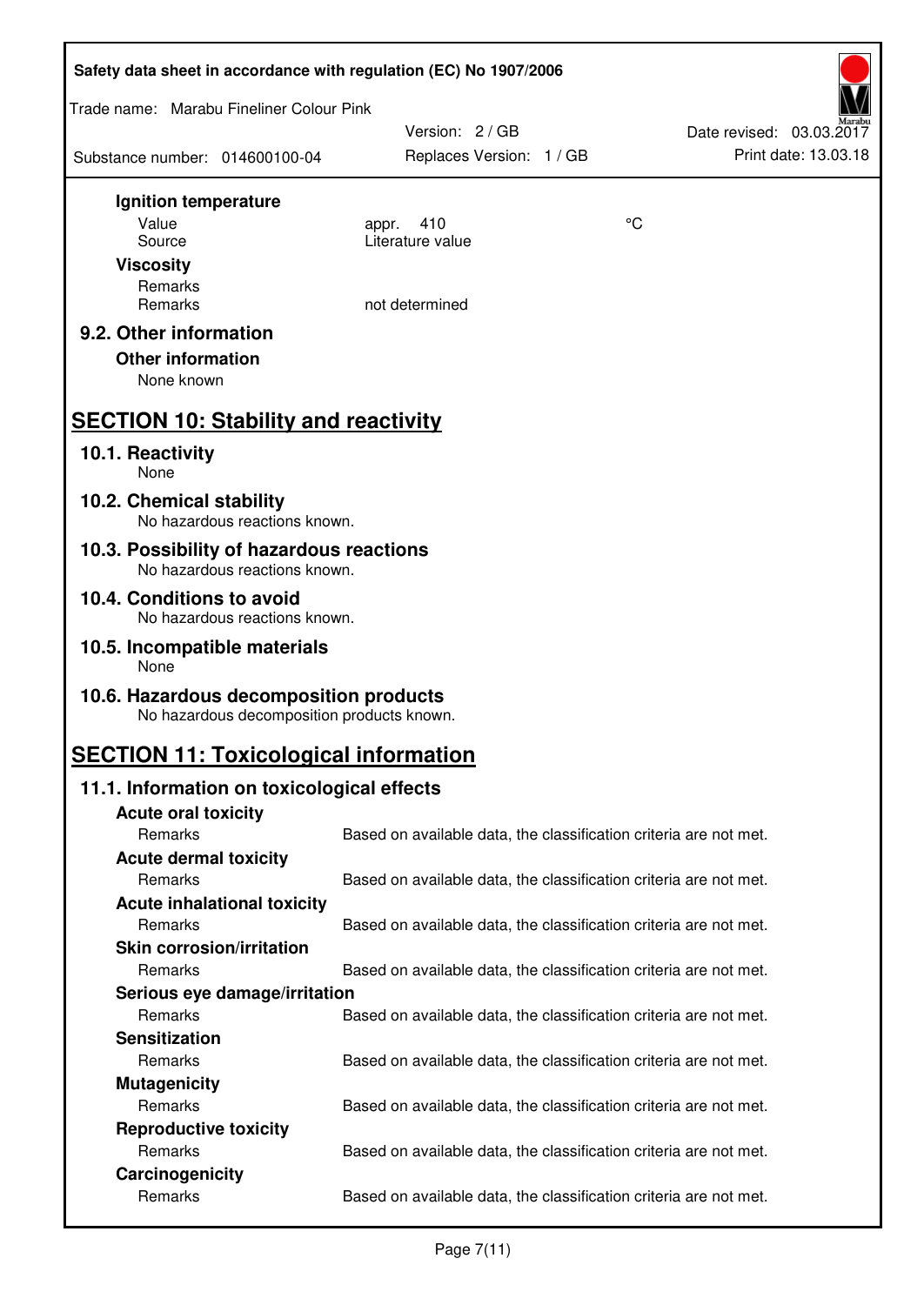#### **Safety data sheet in accordance with regulation (EC) No 1907/2006**

Trade name: Marabu Fineliner Colour Pink

Substance number: 014600100-04

Version: 2 / GB

Replaces Version: 1 / GB Print date: 13.03.18 Date revised: 03.03.2017

# **Specific Target Organ Toxicity (STOT)**

**Single exposure** 

Based on available data, the classification criteria are not met.

**Repeated exposure** 

Remarks Based on available data, the classification criteria are not met.

#### **Aspiration hazard**

Based on available data, the classification criteria are not met.

#### **Experience in practice**

Provided all the recommended protective and safety precautions are taken, experience shows that no risk to health can be expected.

#### **Other information**

There are no data available on the mixture itself. The mixture has been assessed following the additivity method of the GHS/CLP Regulation (EC) No 1272/2008.

# **SECTION 12: Ecological information**

## **12.1. Toxicity**

#### **General information**

There are no data available on the mixture itself.Do not allow to enter drains or water courses.The mixture has been assessed following the summation method of the CLP Regulation (EC) No 1272/2008 and is not classified as dangerous for the environment.

## **12.2. Persistence and degradability**

#### **General information**

There are no data available on the mixture itself.

#### **12.3. Bioaccumulative potential**

#### **General information**

There are no data available on the mixture itself.

#### **12.4. Mobility in soil**

#### **General information**

There are no data available on the mixture itself.

**12.5. Results of PBT and vPvB assessment** 

### **General information**

There are no data available on the mixture itself.

#### **12.6. Other adverse effects**

#### **General information**

There are no data available on the mixture itself.

# **SECTION 13: Disposal considerations**

## **13.1. Waste treatment methods**

#### **Disposal recommendations for the product**

The product can be placed with other household refuse. Small residues in containers can be washed-out with water and put into the drainage system.

#### **Disposal recommendations for packaging**

Packaging that cannot be cleaned should be disposed off as product waste. Completely emptied packagings can be given for recycling.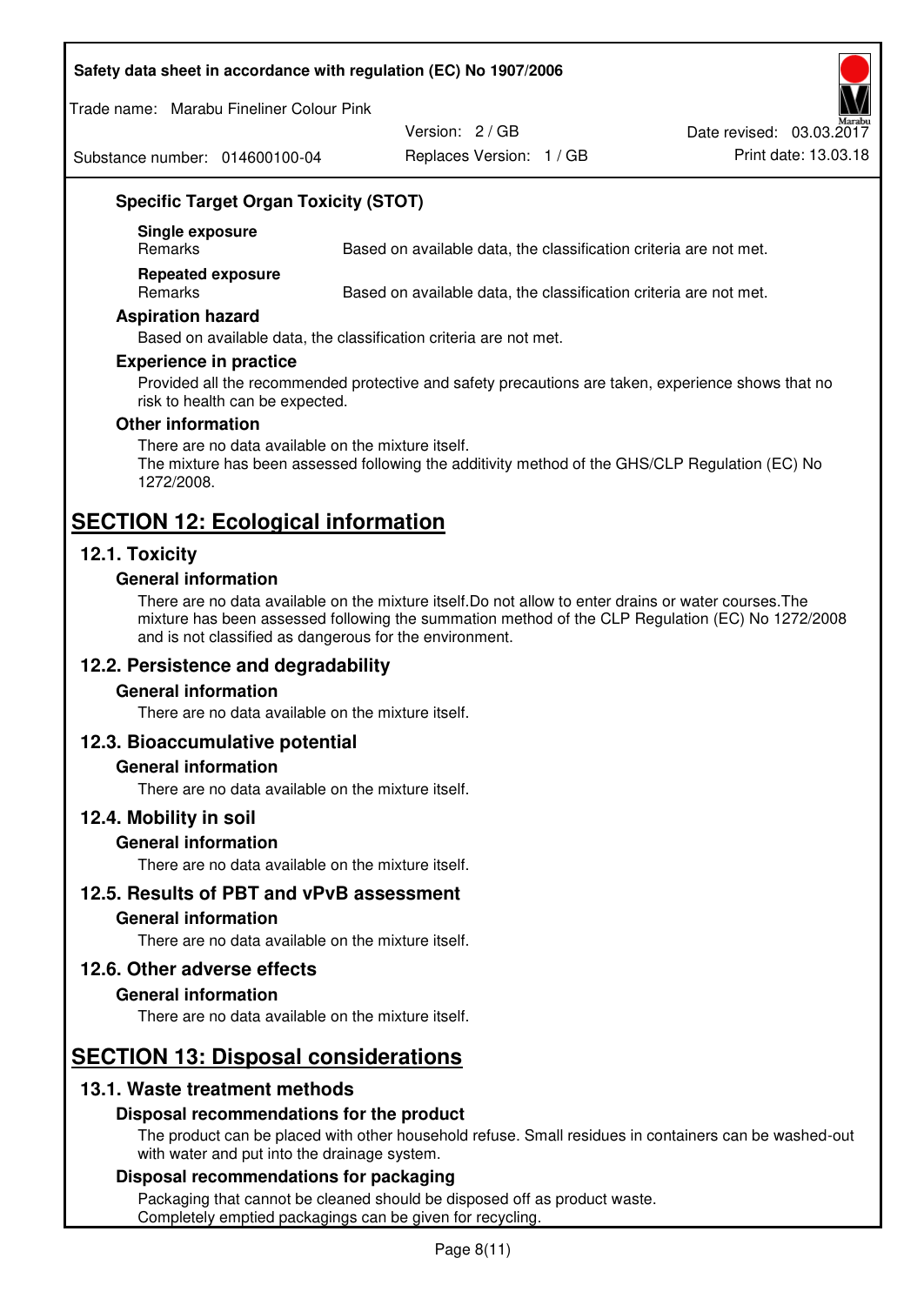| Safety data sheet in accordance with regulation (EC) No 1907/2006                                                                                                           |                          |                          |
|-----------------------------------------------------------------------------------------------------------------------------------------------------------------------------|--------------------------|--------------------------|
| Trade name: Marabu Fineliner Colour Pink                                                                                                                                    |                          |                          |
|                                                                                                                                                                             | Version: 2/GB            | Date revised: 03.03.2017 |
| Substance number: 014600100-04                                                                                                                                              | Replaces Version: 1 / GB | Print date: 13.03.18     |
| <b>SECTION 14: Transport information</b>                                                                                                                                    |                          |                          |
| <b>Land transport ADR/RID</b>                                                                                                                                               |                          |                          |
| Non-dangerous goods                                                                                                                                                         |                          |                          |
| 14.1. UN number                                                                                                                                                             |                          |                          |
| $UN -$                                                                                                                                                                      |                          |                          |
| 14.2. UN proper shipping name                                                                                                                                               |                          |                          |
| 14.3. Transport hazard class(es)                                                                                                                                            |                          |                          |
| Class                                                                                                                                                                       |                          |                          |
| Label                                                                                                                                                                       |                          |                          |
| 14.4. Packing group                                                                                                                                                         |                          |                          |
| Packing group                                                                                                                                                               |                          |                          |
| Transport category<br>0                                                                                                                                                     |                          |                          |
| 14.5. Environmental hazards                                                                                                                                                 |                          |                          |
|                                                                                                                                                                             |                          |                          |
| <b>Marine transport IMDG/GGVSee</b>                                                                                                                                         |                          |                          |
| The product does not constitute a hazardous substance in sea transport.                                                                                                     |                          |                          |
| 14.1. UN number                                                                                                                                                             |                          |                          |
| $UN -$                                                                                                                                                                      |                          |                          |
| 14.2. UN proper shipping name                                                                                                                                               |                          |                          |
|                                                                                                                                                                             |                          |                          |
| 14.3. Transport hazard class(es)                                                                                                                                            |                          |                          |
| Class                                                                                                                                                                       |                          |                          |
| Subsidiary risk                                                                                                                                                             |                          |                          |
| 14.4. Packing group                                                                                                                                                         |                          |                          |
| Packing group                                                                                                                                                               |                          |                          |
| 14.5. Environmental hazards                                                                                                                                                 |                          |                          |
| no                                                                                                                                                                          |                          |                          |
| Air transport ICAO/IATA                                                                                                                                                     |                          |                          |
| The product does not constitute a hazardous substance in air transport.                                                                                                     |                          |                          |
| 14.1. UN number                                                                                                                                                             |                          |                          |
| $UN -$                                                                                                                                                                      |                          |                          |
| 14.2. UN proper shipping name                                                                                                                                               |                          |                          |
|                                                                                                                                                                             |                          |                          |
| 14.3. Transport hazard class(es)                                                                                                                                            |                          |                          |
| Class                                                                                                                                                                       |                          |                          |
| Subsidiary risk                                                                                                                                                             |                          |                          |
| 14.4. Packing group                                                                                                                                                         |                          |                          |
| Packing group                                                                                                                                                               |                          |                          |
| 14.5. Environmental hazards                                                                                                                                                 |                          |                          |
|                                                                                                                                                                             |                          |                          |
| Information for all modes of transport                                                                                                                                      |                          |                          |
| 14.6. Special precautions for user                                                                                                                                          |                          |                          |
| Transport within the user's premises:                                                                                                                                       |                          |                          |
| Always transport in closed containers that are upright and secure.<br>Ensure that persons transporting the product know what to do in the event of an accident or spillage. |                          |                          |
|                                                                                                                                                                             |                          |                          |
| <b>Other information</b>                                                                                                                                                    |                          |                          |
| 14.7. Transport in bulk according to Annex II of Marpol and the IBC Code                                                                                                    |                          |                          |
| no                                                                                                                                                                          |                          |                          |
|                                                                                                                                                                             |                          |                          |
| <b>SECTION 15: Regulatory information ***</b>                                                                                                                               |                          |                          |
| 15.1. Safety, health and environmental regulations/legislation specific for the substance                                                                                   |                          |                          |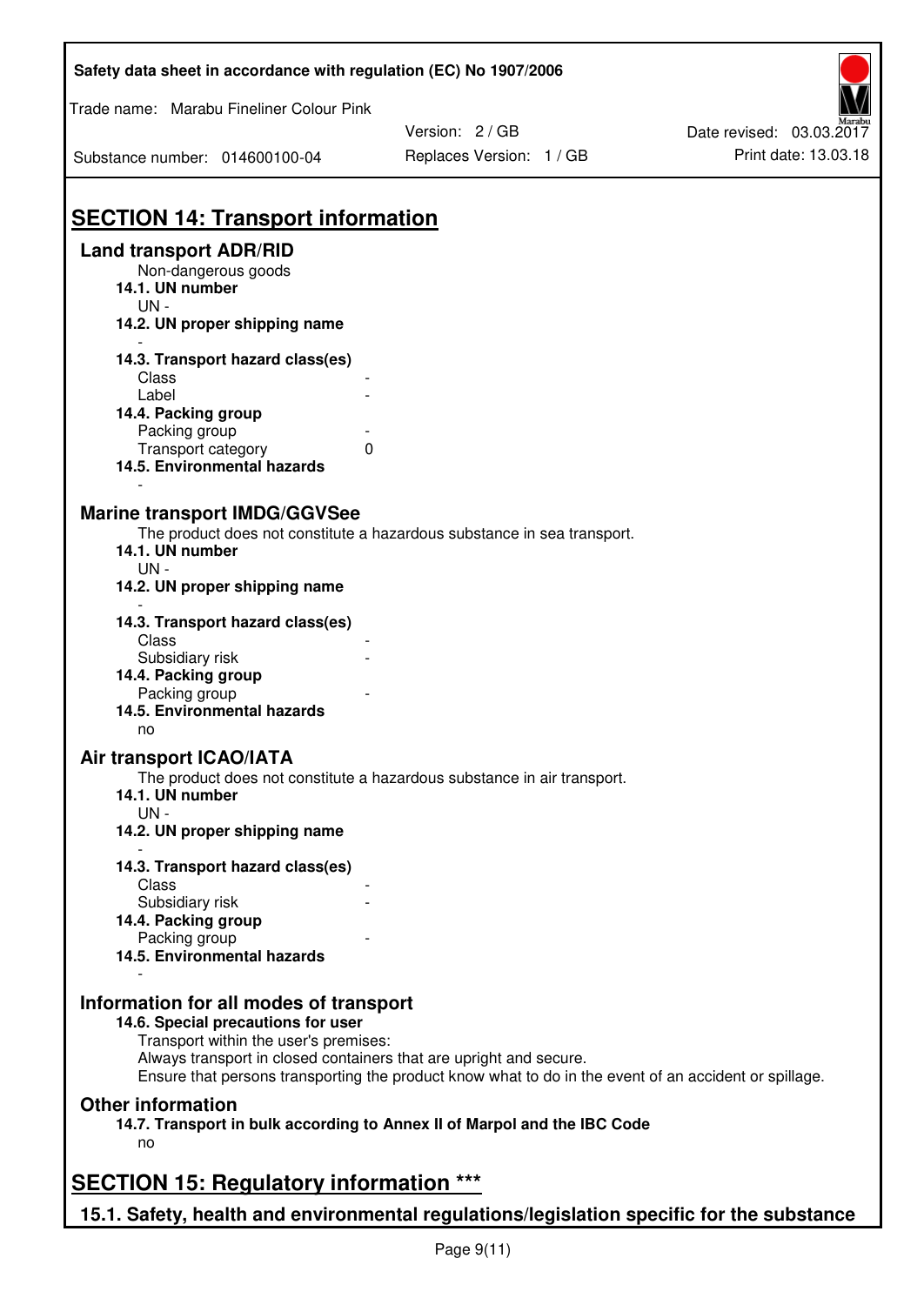| Safety data sheet in accordance with regulation (EC) No 1907/2006                                                                                                                                                                                                                                                                                                                                                                                                                                                                                                                                                                        |                                                                |                          |  |                                                                                                              |
|------------------------------------------------------------------------------------------------------------------------------------------------------------------------------------------------------------------------------------------------------------------------------------------------------------------------------------------------------------------------------------------------------------------------------------------------------------------------------------------------------------------------------------------------------------------------------------------------------------------------------------------|----------------------------------------------------------------|--------------------------|--|--------------------------------------------------------------------------------------------------------------|
| Trade name: Marabu Fineliner Colour Pink                                                                                                                                                                                                                                                                                                                                                                                                                                                                                                                                                                                                 |                                                                |                          |  |                                                                                                              |
|                                                                                                                                                                                                                                                                                                                                                                                                                                                                                                                                                                                                                                          | Version: 2 / GB                                                |                          |  | Date revised: 03.03.2017                                                                                     |
| Substance number: 014600100-04                                                                                                                                                                                                                                                                                                                                                                                                                                                                                                                                                                                                           |                                                                | Replaces Version: 1 / GB |  | Print date: 13.03.18                                                                                         |
| or mixture                                                                                                                                                                                                                                                                                                                                                                                                                                                                                                                                                                                                                               |                                                                |                          |  |                                                                                                              |
| <b>VOC ***</b>                                                                                                                                                                                                                                                                                                                                                                                                                                                                                                                                                                                                                           |                                                                |                          |  |                                                                                                              |
| VOC (EU)                                                                                                                                                                                                                                                                                                                                                                                                                                                                                                                                                                                                                                 | $\mathbf 0$                                                    | $\%$                     |  |                                                                                                              |
| <b>Other information</b>                                                                                                                                                                                                                                                                                                                                                                                                                                                                                                                                                                                                                 |                                                                |                          |  |                                                                                                              |
| All components are contained in the TSCA inventory or exempted.<br>All components are contained in the AICS inventory.<br>All components are contained in the PICCS inventory.<br>All components are contained in the DSL inventory.<br>All components are contained in the IECSC inventory.<br>All components are contained in the NZIOC inventory.<br>All components are contained in the ENCS inventory.<br>All components are contained in the ECL inventory.                                                                                                                                                                        |                                                                |                          |  |                                                                                                              |
| 15.2. Chemical safety assessment<br>For this preparation a chemical safety assessment has not been carried out.                                                                                                                                                                                                                                                                                                                                                                                                                                                                                                                          |                                                                |                          |  |                                                                                                              |
| <b>SECTION 16: Other information</b>                                                                                                                                                                                                                                                                                                                                                                                                                                                                                                                                                                                                     |                                                                |                          |  |                                                                                                              |
| <b>Hazard statements listed in Chapter 3</b>                                                                                                                                                                                                                                                                                                                                                                                                                                                                                                                                                                                             |                                                                |                          |  |                                                                                                              |
| H <sub>301</sub>                                                                                                                                                                                                                                                                                                                                                                                                                                                                                                                                                                                                                         | Toxic if swallowed.                                            |                          |  |                                                                                                              |
| H302                                                                                                                                                                                                                                                                                                                                                                                                                                                                                                                                                                                                                                     | Harmful if swallowed.                                          |                          |  |                                                                                                              |
| H311                                                                                                                                                                                                                                                                                                                                                                                                                                                                                                                                                                                                                                     | Toxic in contact with skin.                                    |                          |  |                                                                                                              |
| H312                                                                                                                                                                                                                                                                                                                                                                                                                                                                                                                                                                                                                                     | Harmful in contact with skin.                                  |                          |  |                                                                                                              |
| H314                                                                                                                                                                                                                                                                                                                                                                                                                                                                                                                                                                                                                                     | Causes severe skin burns and eye damage.                       |                          |  |                                                                                                              |
| H315                                                                                                                                                                                                                                                                                                                                                                                                                                                                                                                                                                                                                                     | Causes skin irritation.                                        |                          |  |                                                                                                              |
| H317                                                                                                                                                                                                                                                                                                                                                                                                                                                                                                                                                                                                                                     | May cause an allergic skin reaction.                           |                          |  |                                                                                                              |
| H318                                                                                                                                                                                                                                                                                                                                                                                                                                                                                                                                                                                                                                     | Causes serious eye damage.                                     |                          |  |                                                                                                              |
| H331                                                                                                                                                                                                                                                                                                                                                                                                                                                                                                                                                                                                                                     | Toxic if inhaled.                                              |                          |  |                                                                                                              |
| H335                                                                                                                                                                                                                                                                                                                                                                                                                                                                                                                                                                                                                                     | May cause respiratory irritation.                              |                          |  |                                                                                                              |
| H373                                                                                                                                                                                                                                                                                                                                                                                                                                                                                                                                                                                                                                     |                                                                |                          |  | May cause damage to organs through prolonged or repeated exposure:                                           |
| H400                                                                                                                                                                                                                                                                                                                                                                                                                                                                                                                                                                                                                                     | Very toxic to aquatic life.                                    |                          |  |                                                                                                              |
| H410                                                                                                                                                                                                                                                                                                                                                                                                                                                                                                                                                                                                                                     | Very toxic to aquatic life with long lasting effects.          |                          |  |                                                                                                              |
| <b>CLP categories listed in Chapter 3</b>                                                                                                                                                                                                                                                                                                                                                                                                                                                                                                                                                                                                |                                                                |                          |  |                                                                                                              |
| Acute Tox. 3                                                                                                                                                                                                                                                                                                                                                                                                                                                                                                                                                                                                                             | Acute toxicity, Category 3                                     |                          |  |                                                                                                              |
| Acute Tox. 4                                                                                                                                                                                                                                                                                                                                                                                                                                                                                                                                                                                                                             | Acute toxicity, Category 4                                     |                          |  |                                                                                                              |
| Aquatic Acute 1                                                                                                                                                                                                                                                                                                                                                                                                                                                                                                                                                                                                                          | Hazardous to the aquatic environment, acute, Category 1        |                          |  |                                                                                                              |
| <b>Aquatic Chronic 1</b>                                                                                                                                                                                                                                                                                                                                                                                                                                                                                                                                                                                                                 | Hazardous to the aquatic environment, chronic, Category 1      |                          |  |                                                                                                              |
| Eye Dam. 1<br>Skin Corr. 1B                                                                                                                                                                                                                                                                                                                                                                                                                                                                                                                                                                                                              | Serious eye damage, Category 1<br>Skin corrosion, Category 1B  |                          |  |                                                                                                              |
| Skin Irrit. 2                                                                                                                                                                                                                                                                                                                                                                                                                                                                                                                                                                                                                            | Skin irritation, Category 2                                    |                          |  |                                                                                                              |
| Skin Sens. 1                                                                                                                                                                                                                                                                                                                                                                                                                                                                                                                                                                                                                             | Skin sensitization, Category 1                                 |                          |  |                                                                                                              |
| STOT RE 2                                                                                                                                                                                                                                                                                                                                                                                                                                                                                                                                                                                                                                | Specific target organ toxicity - repeated exposure, Category 2 |                          |  |                                                                                                              |
| STOT SE 3                                                                                                                                                                                                                                                                                                                                                                                                                                                                                                                                                                                                                                | Specific target organ toxicity - single exposure, Category 3   |                          |  |                                                                                                              |
| <b>Supplemental information</b>                                                                                                                                                                                                                                                                                                                                                                                                                                                                                                                                                                                                          |                                                                |                          |  |                                                                                                              |
| Relevant changes compared with the previous version of the safety data sheet are marked with: ***<br>This information is based on our present state of knowledge. However, it should not constitute a<br>guarantee for any specific product properties and shall not establish a legally valid relationship.<br>The information in this Safety Data Sheet is based on the present state of knowledge and current<br>legislation.<br>It provides guidance on health, safety and environmental aspects of the product and should not be<br>construed as any guarantee of technical performance or suitability for particular applications. |                                                                |                          |  |                                                                                                              |
| The product should not be used for purposes other than those shown in Section 1 without first referring<br>to the supplier and obtaining written handling instructions.                                                                                                                                                                                                                                                                                                                                                                                                                                                                  |                                                                |                          |  |                                                                                                              |
|                                                                                                                                                                                                                                                                                                                                                                                                                                                                                                                                                                                                                                          |                                                                |                          |  | As the specific conditions of use of the product are outside the supplier's control, the user is responsible |
| for ensuring that the requirements of relevant legislation are complied with.<br>The information contained in this safety data sheet does not constitute the user's own assessment of                                                                                                                                                                                                                                                                                                                                                                                                                                                    |                                                                |                          |  |                                                                                                              |